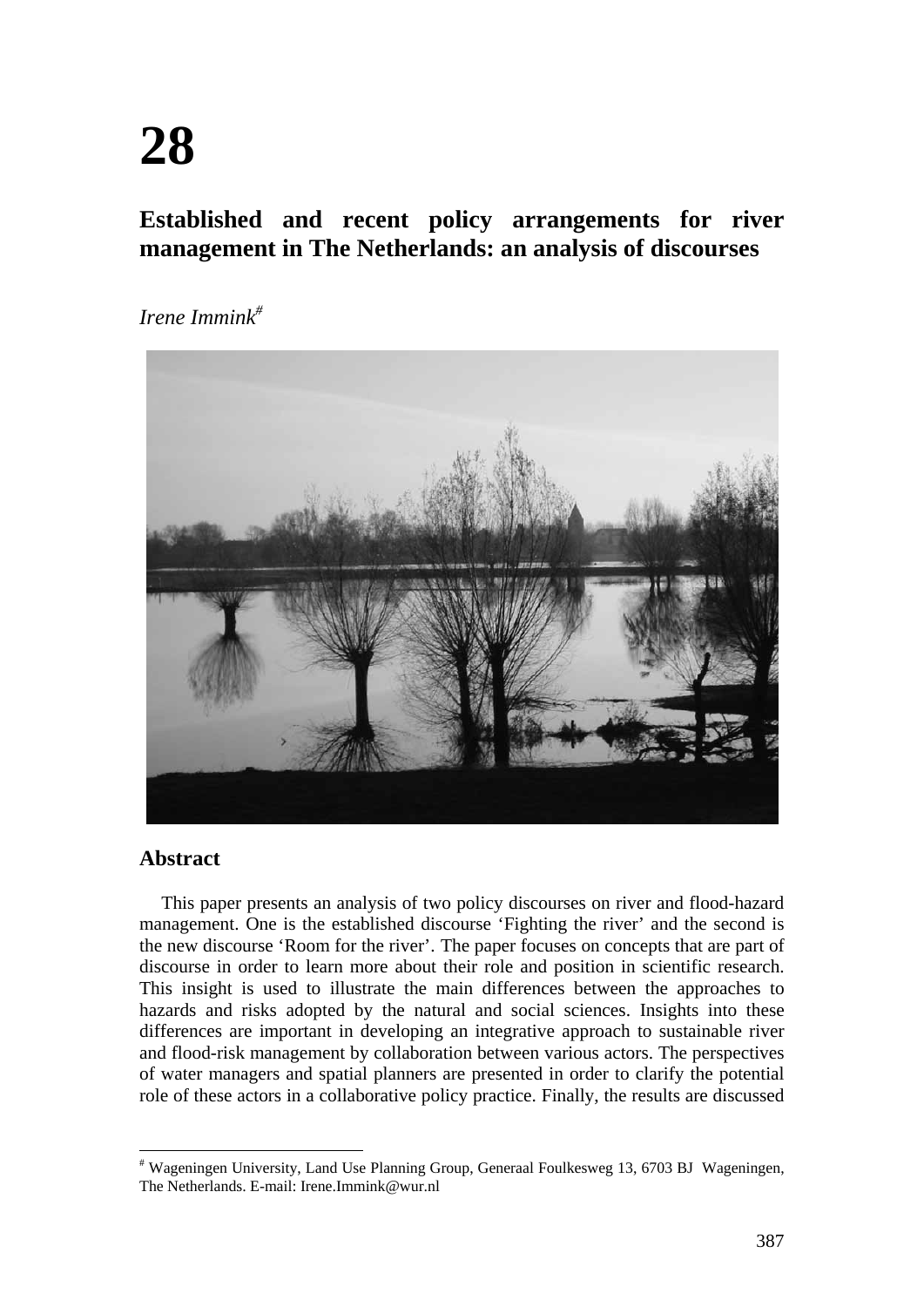in a broader and international context of research on hazard analysis, risk and vulnerability assessment.

Keywords: river-basin management; floods; policy arrangement; natural science; social science; flood hazard; disaster; risk assessment; vulnerability assessment

## **Introduction**

After water levels in The Netherlands reached a near-critical level in 1995, a new discourse for managing the lower Rhine basin was introduced into debates about river management. This discourse, called 'Room for the river', introduces a new management strategy in which the river is given more room (i.e. land adjacent to the main course of the river is made available for flooding) in order to reduce the risk of flooding. This new discourse is changing the practice of river management. A discourse is a storyline that can be described as a specific ensemble of ideas and concepts which are produced and transformed in policy practices (Hajer 1995). Actors use discourses to give expression to their vision on reality and social relations with other actors during debates. So, discourses are constructed in policy domains by actors.

#### **Research objectives**

The main objective of this study is to develop an understanding of the differences between the approaches of natural and social sciences to hazard management. This understanding is necessary in defining the role of each discourse and the relation between the discourses 'Fighting the river' and 'Room for the river'. This insight offers a direction for the development of an integrative policy practice for river-basin and flood-risk management. The differences in perspectives on river and flood-risk management in each discourse and related contextual and organizational aspects of both discourses are the key issues for research. These differences are presented in Table 1. From this perspective, this study will analyse the approaches of natural and social sciences and the related frames (applications) of actions and decisions on hazard management.

| <b>Relevant issues</b>                                                   | <b>Established policy arrangement</b>                                                                                                                            | Elements of a new, collaborative policy<br>arrangement                                                                                                                                                                                                                 |
|--------------------------------------------------------------------------|------------------------------------------------------------------------------------------------------------------------------------------------------------------|------------------------------------------------------------------------------------------------------------------------------------------------------------------------------------------------------------------------------------------------------------------------|
| <b>Discourse</b>                                                         | Fighting the river                                                                                                                                               | Room for the river                                                                                                                                                                                                                                                     |
| <b>Context</b>                                                           | National – sectoral                                                                                                                                              | Regional – integrative                                                                                                                                                                                                                                                 |
| Main approach<br>and linked<br>action/decision<br>frame<br>(application) | • Natural-science approach: one-hazard<br>concept<br>• Action/decision frame: Risk<br>assessment (disciplinary orientation)                                      | • Integrative perspective needed: Social-science<br>approach: hazard-of-place concept<br>• Identification of a suitable action/decision<br>frame. Vulnerability assessment<br>(multidisciplinary orientation)                                                          |
| <b>Organizational</b><br>aspects                                         | Government: Single-agency responsib.:<br>• Limited number of specialized actors<br>are responsible for managing risk<br>• One policy domain: water<br>management | Governance: Multiple-agency responsibilities:<br>• Various (multiple) actors with different levels<br>of responsibility for managing risk<br>• Multiple policy domain: water management,<br>spatial planning, environmental and nature<br>management, recreation, etc. |

Table 1. Summary of key differences between the 'Fighting the river' and 'Room for the river' discourses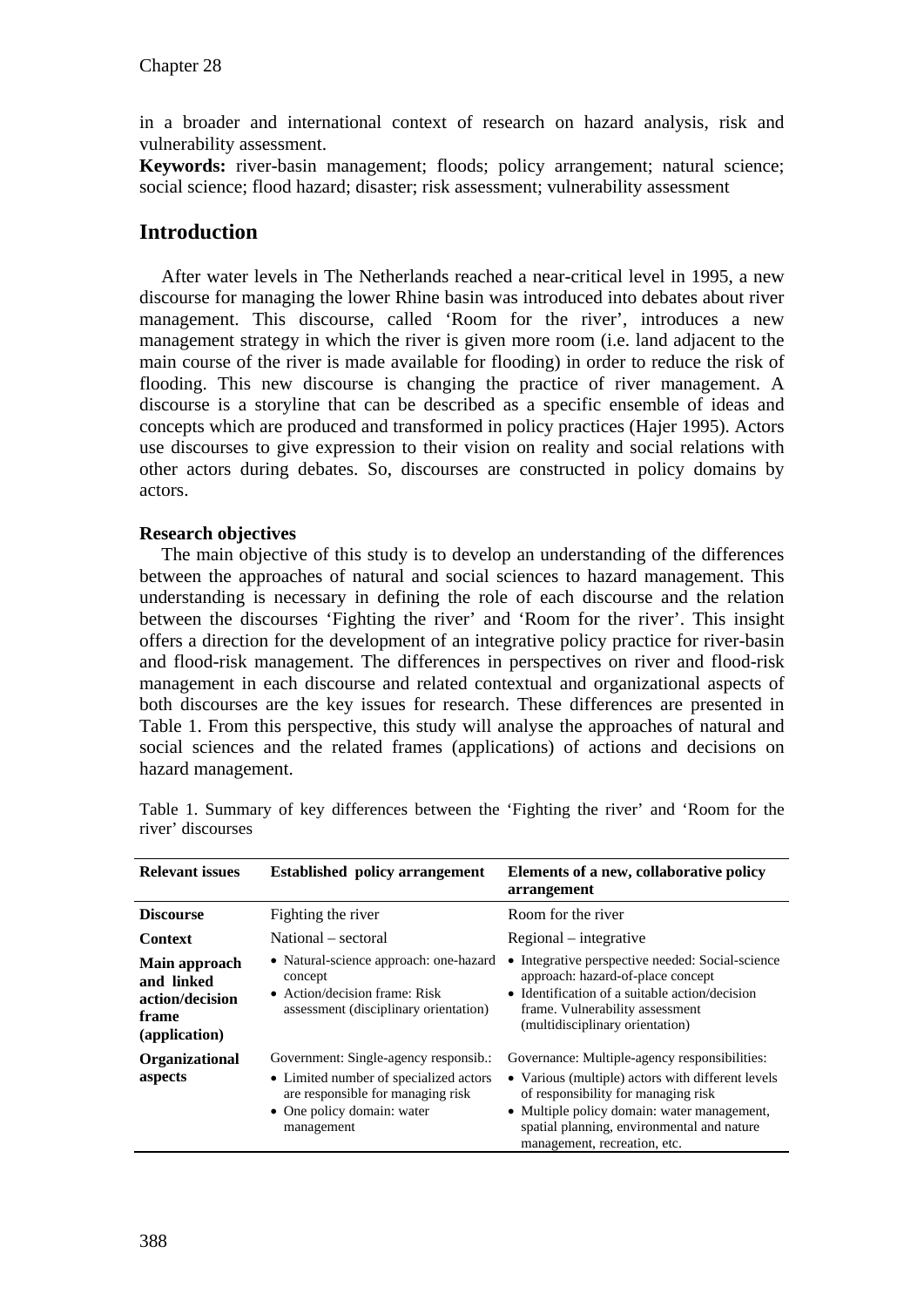#### **Research questions**

Based on the research objectives, the following research questions have been posed:

- 1. What are the main approaches for hazard analysis that are adopted by the natural and social sciences, and how are the two discourses related to these approaches?
- 2. What action and decision frames for risk and vulnerability assessment can be distinguished, and how are these related to the main approaches for hazard analysis adopted by the natural and social sciences?

## **Theory and methods**

The theoretical framework is based on a constructivist perspective. The methods used are qualitative methods adopted by discourse analysis and planning theory.

According to Crotty (1998) constructivists are considering that all knowledge, and therefore all meaningful reality as such, is contingent upon human practices, being constructed in and out of interaction between human beings and their world, and developed and transmitted within an essentially social context. So, a constructivist perspective identifies assumptions about the world in which humans live and work (Creswell 2003). These assumptions are varied and multiple, leading to a research focus that is orientated to the complexity of views, perspectives and opinions. Assumptions are opinions and beliefs constructed by humans as they engage with the world they are interpreting; they try to make sense of the world based on their historical and social perspectives (Crotty 1998). Thus, qualitative research with this purpose seeks to understand the contexts or settings in which humans act and in which phenomena occur. These assumptions are a starting point for the inductive generation of theory by social inquiry (Flyvbjerg 2001; Yin 2003). The strategy of this perspective is to rely on the participants' perceptions of the situations and issues being studied. So, this qualitative perspective is used to establish an understanding of varied contexts or settings in which actions and decisions by actors for river and flood-risk management are planned and taken. These qualitative data are gathered by openended interviews with participants. Contexts or settings that are studied and from which qualitative data has been collected are the subjects of a multiple-case study.

In order to juxtapose the discourse 'Room for the river' with the discourse 'Fighting against the river' scientifically, a discourse analysis has been made. Discourse analysis is a method of text analysis (Fairclough 2003; Titscher et al. 2000). The main discursive elements (i.e. the main concepts) such as 'defending by dikes', 'river basins' and 'accommodating water' are identified from policy documents in which the two discourses for river and flood-risk management are described (Ministerie van Verkeer en Waterstaat 2001a; Bouwdienst Rijkswaterstaat 2002). The origins of these concepts have been explored by a review of the literature drawn from the natural and social sciences on natural-hazard analysis, disaster studies and their applications in risk and vulnerability assessment. The results of the discourse analysis and the literature study leads to an understanding of the position of each discourse and of how both discourses are affected by natural- or social-science approaches to hazard analysis.

Planning Theory is used for the analysis of differences in views on the discourse 'Room for the river' by water managers and spatial planners. In Planning Theory, the central question is directed towards the relationship between knowledge and action, called the 'knowledge–action' nexus (Friedmann 1994). Van der Valk (1998)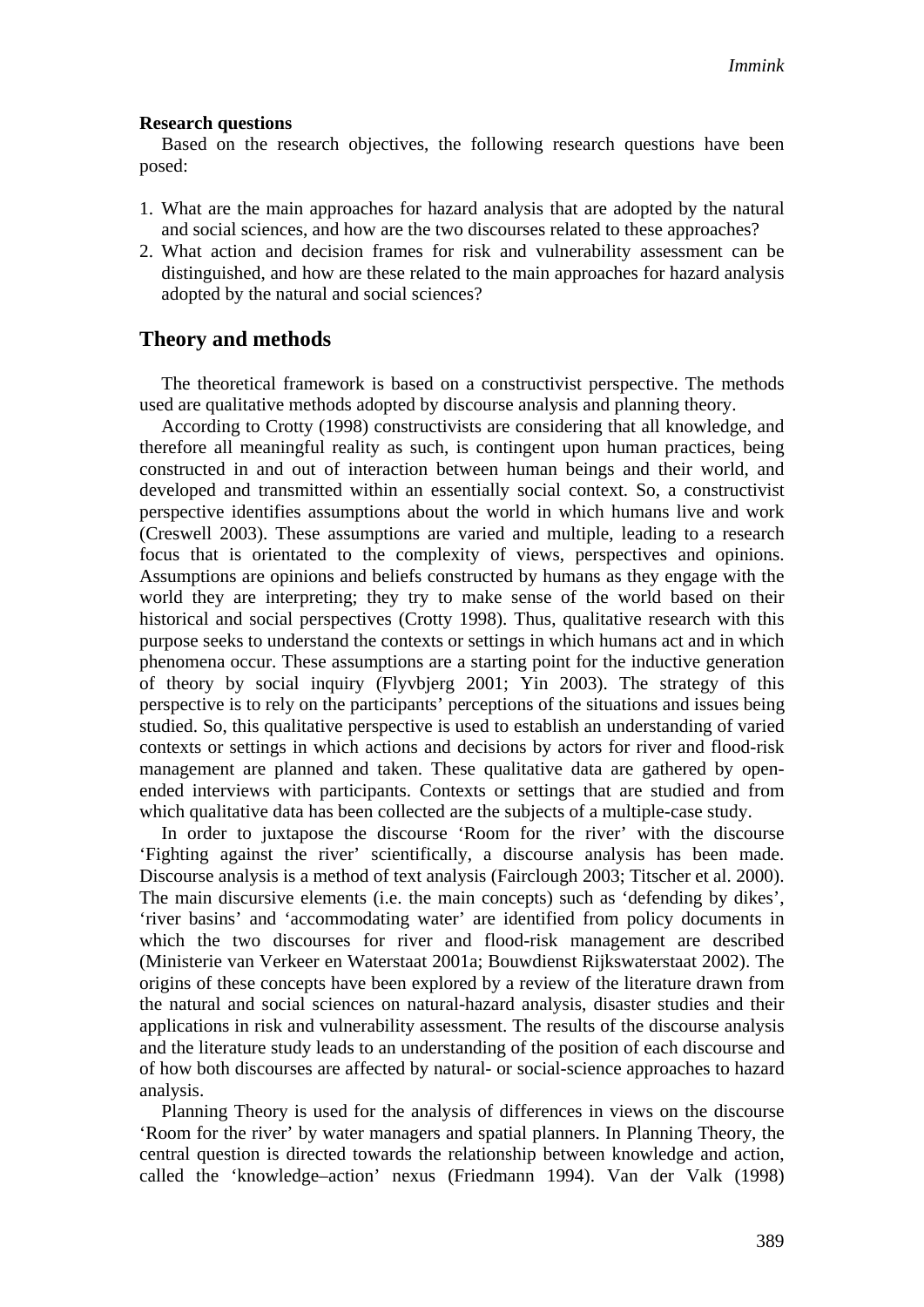distinguished two main planning approaches: 'social engineering', an expert approach, and 'joint learning', a multiple-actor approach. These planning approaches are presented in Table 2. They are supportive for the analysis of the knowledge–action nexus of actors involved in the development of the discourse 'Room for the river' into an established policy practice. The established discourse 'Fighting the river' can be characterized by the 'social engineering' planning approach. 'Joint learning' is potentially important in organizing a new integrative policy domain.

| <b>Characteristic aspect</b>       | <b>Social Engineering</b>                     | <b>Joint Learning</b>                                                        |
|------------------------------------|-----------------------------------------------|------------------------------------------------------------------------------|
|                                    | (expert approach)                             | (multiple-actor approach)                                                    |
|                                    |                                               |                                                                              |
| <b>Planning subject</b>            | One actor (hierarchical<br>perspective)       | Coalition of several actors (network)<br>perspective)                        |
| <b>Status of knowledge</b>         | Knowledge is objective                        | Knowledge is negotiated knowledge<br>by multiple actors (joint fact-finding) |
| <b>Decision-making</b>             | Goal-oriented, top-down approach              | Goal-searching, bottom-up approach                                           |
| Role of expert                     | Central role                                  | One of more roles                                                            |
| Role of government                 | Central actor (government)                    | One of the actors (governance)                                               |
| Steering and<br>coordination       | Uni-centric                                   | Pluri-centric                                                                |
| Plan objective                     | A plan is a technical execution<br>instrument | A plan is a framework for decision-<br>making and collaboration              |
| Vision on management<br>innovation | Technical – 'fine-tuning'                     | Institutional, reflexive                                                     |
| <b>Planning process</b>            | Successive phases                             | Cyclic, interactive                                                          |
| Legitimating                       | Common interest and<br>responsibility         | Shared interest and responsibility                                           |

Table 2. Planning approaches of 'Social Engineering' and 'Joint Learning' (Source: Van der Valk 1998)

## **Discourse and policy arrangements**

A policy domain can be described by the concept of 'policy arrangements', which refers to a stabilization of a policy domain during a particular period (Van Tatenhove, Arts and Leroy 2000). According to Van Tatenhove an established discourse has a suitable organizational (institutional) dimension which, taken as a whole, is called a policy arrangement. Three dimensions of the organization that can be distinguished are the actors involved (the coalition), the distribution of responsibilities and resources among the actors involved, and the rules of the game (see Figure 1). A coalition is a group of actors supporting a point of view that is formulated in a discourse. The distribution of responsibilities and resources provides an impression of the power of each actor involved to influence decisions in the policy domain by using resources such as knowledge and financing. The last organizational dimension, 'rules of the game', represents formal and informal agreements and rules for actors who influence the decision-making processes in policy practice.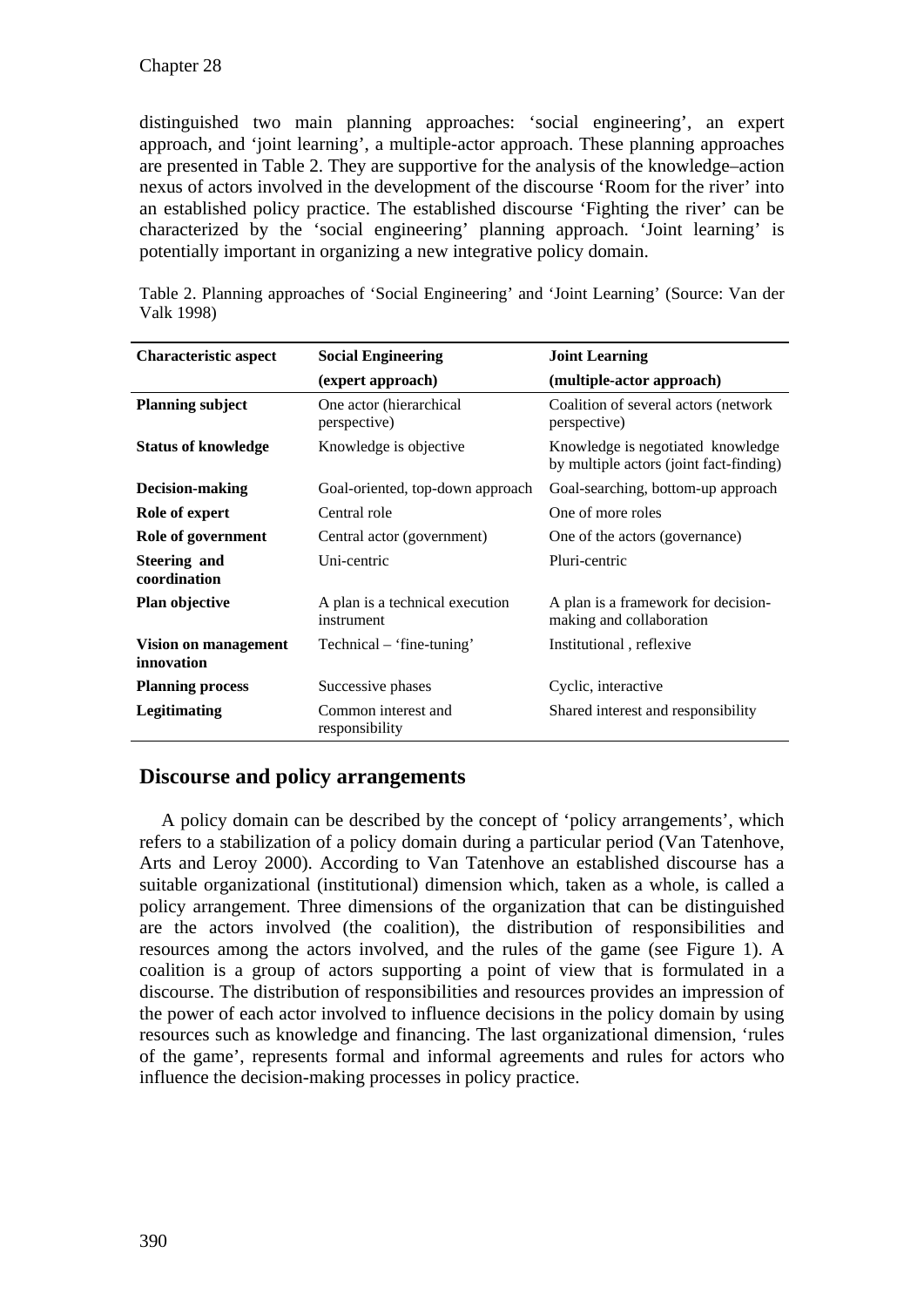

Figure 1. The concept of policy arrangements provides a relation between discourse and the organization of a policy practice (Source: Van Tatenhove, Arts and Leroy 2000)

The organization of the established discourse 'Fighting the river' can be characterized as a government practice (Wiering and Immink 2003). The discourse involves a small number of actors, principal among who are the Water Directive (Ministry of Public Works and Water Management) at the national policy level and the Water Boards at the regional policy level. The practice has a sectoral orientation and is based upon expert planning with a reactive top-down planning approach. These actors have specialist expertise, enabling them to make financial decisions on issues of water and flood-risk management.

The new discourse 'Room for the river' has begun to play a role in recent policy developments and in the establishment of new actor coalitions (Ministerie van Verkeer en Waterstaat 2004). The Ministry of Public Works and Water Management has started a participative planning process for developing new river management plans, in cooperation with various national, regional and local actors (Bouwdienst Rijkswaterstaat 2002).

Because of the transition in both the debate about and the practice of river and flood-risk management, there have been changes in the contextual and organizational structures in the policy domain for river and flood-risk management. The new discourse represents a more collaborative strategy for river basin and flood-hazard management than the 'go-alone' (or single-actor) strategy of the discourse 'Fighting the river'. Such collaborative strategy has certain contextual and organizational consequences that can be characterized, from the perspective of policy studies, as a means of governance (Van Tatenhove, Arts and Leroy 2000). Adopting a governance approach supports the involvement of a broader range of actors and stakeholders, for example, actors responsible for spatial and environmental management, for protecting landscape and nature, and for recreation. This transition process means a 'socialization' of the policy domain of river management and the possibility of establishing new actor coalitions (De Wilt, Snijders and Duijnhouwer 2000). As a consequence, a suitable action/decision frame needs to support a multidisciplinary orientation in order to establish a collaborative decision-making across a network of various actors in a governance setting. Therefore, an integrative perspective is necessary (see Table 1).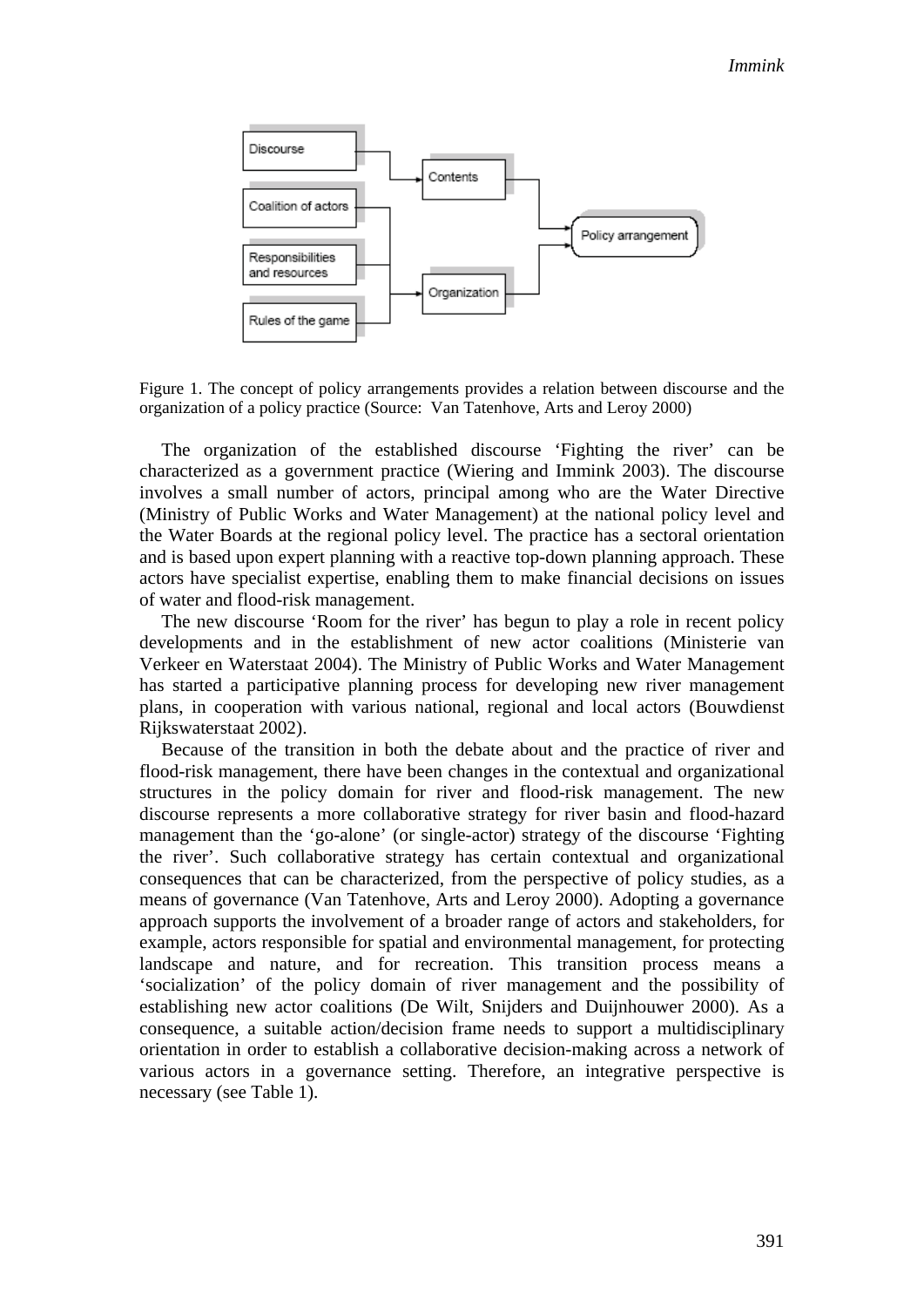## **Results**

Discourse analysis and literature study offer an insight into the scientific basis of both the established discourse 'Fighting the river' and the new discourse 'Room for the river'. This insight is essential to bring them together. An understanding of the scientific basis of each discourse is necessary for the development of an integrated approach for river-basin and flood-risk management. This understanding is also useful for the development of a supporting body of knowledge, which is one of the main resources for the actors involved in an integrative policy practice.

#### **Natural-science and social-science approaches**

In the research field of natural-hazard analysis and disaster studies, two main approaches can be distinguished: the natural-science approach and the social-science approach (Sarewitz, Pielke and Keykhah 2003; White, Kates and Burton 2001). According to the literature studied, the natural-science approach is linked to applications that are based on the concept of risk assessment (Smith 2001). Social science is linked to applications that are based on the concept of vulnerability (Bankoff, Frerks and Hilhorst 2004). Figure 2 gives a contrasting overview of the two approaches provided by the natural and social sciences and their relationships towards applied science. In the following subsections, the natural- and social-science approaches and related applications are explained separately, directly followed by a description about how these analysed approaches are related to the two discourses. In the last subsection, the two discourses and their analysed approaches are brought together in order to address issues that are essential for integration.



Figure 2. Organization of natural- and social-science approaches and related applications

## **Natural-science approaches**

In the field of natural-science research on hazards and disasters, the main concept is the one-hazard approach (White, Kates and Burton 2001). This means that domain experts study several hazards separately, examples of these being earthquakes, volcanoes, landslides, tornadoes, hurricanes, wildfires, floods and droughts (Smith 2001). The central idea in this approach is that disasters are caused by natural hazardous phenomena and are beyond human control. Disasters are considered as 'acts of nature' or 'acts of God' (Wijkman and Timberlake 1984). Table 3 summarizes the main characteristics of an analysis using the natural-science approach.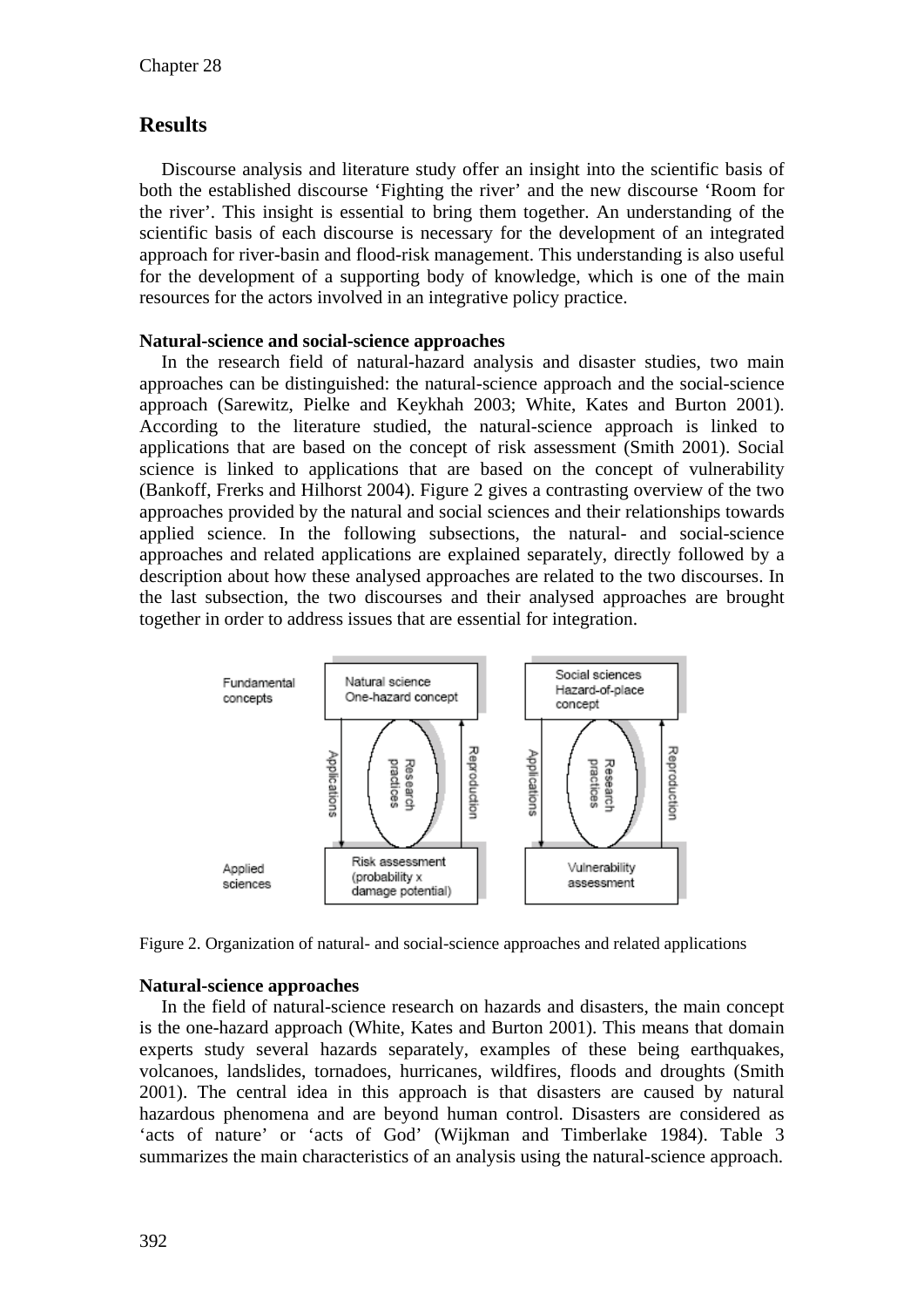Table 3. Example characteristics of analysis by natural-science approaches (Source: Rosenhead and Mingers 2001)

**Characteristics of analysis by natural-science approaches** 

- Problem formulation in terms of a single objective and optimization
- There are issues of data requirements, with problems of data availability and credibility
- There tends to be an assumed consensus and an isolation from political considerations
- Applications are typically orientated at the level of a single decision-maker, with abstract and context-independent expert objectives. Implementation is often by a hierarchical chain of command (top-down approach)
- People are considered passive objects
- Attempts are made to remove, or quantify, uncertainty and provide solutions to future problems
- Following a model for disaster-response planning there are phases of preparedness, response and recovery

Risk assessment is linked to natural-science approaches on hazards and disasters. It is used as an application for planning and decision-making in many sectoral (specialized) mitigation policy practices (Etkin 1999; Mileti 1999). From an analytical point of view, the concept of risk assessment describes a static, linear cause-and-effect relationship, as shown in Figure 3.



Figure 3. The concept of risk assessment

Risk assessment is an event-orientated concept that has a narrow focus on physical processes and direct exposure. It focuses on the prediction (i.e., the probability of occurrence) of a hazardous event and its direct consequences: economic damage and causalities (Cutter 2001). It relies upon quantitative, physical analysis which is orientated towards short-term planning objectives. A risk model can consider medium- and long-term issues as well, with lower levels of confidence placed on the outcomes. There is an emphasis on mitigation measures, which are based on technical and structural solutions (Weichselgartner and Obersteiner 2002). The outcome of the risk assessment of a particularly hazardous event is compared to a protection (or mitigation) level: a risk norm. Such risk norms are mostly established by expert judgment and rarely by debate and decision-making in society, but in the aftermath of a disaster, the risk norms in question are often the subject of debate. Risk assessment is a tool typically used for response management.

The discourse 'Fighting the river' has a scientific basis provided by the natural sciences. This discourse links the one-hazard concept 'defending by dikes' with the action and decision frame of flood-risk assessment. In flood-risk assessment, risk norms are used to formulate design criteria for mitigation measures, like the design criteria for a river dike. Risk assessment is an event-orientated action and decision frame because it has a focus on the prediction of peak discharges (i.e. a potential flood). The view on river management in the established discourse 'Fighting the river'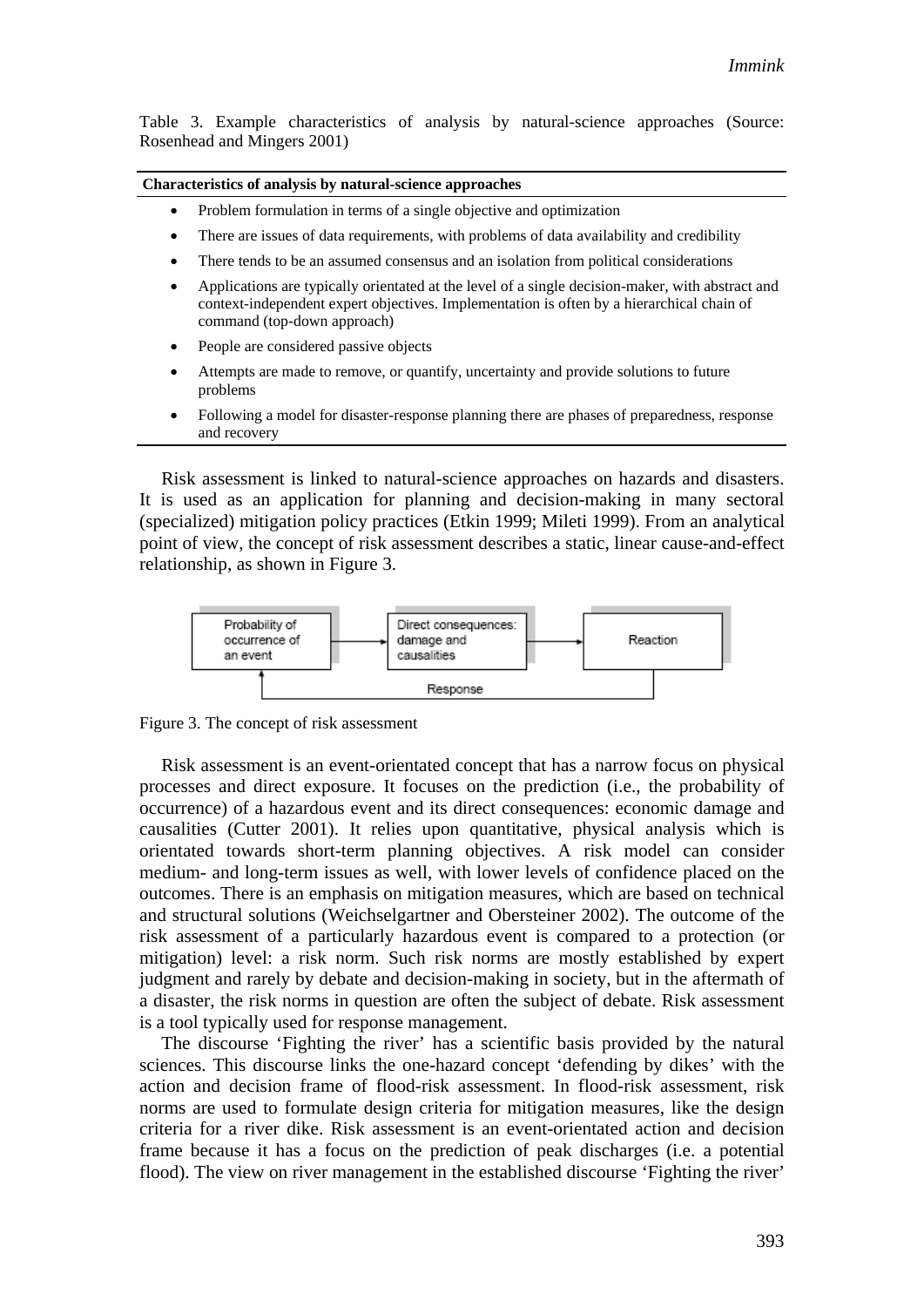is that the river should be controlled by building dikes to reduce the risk of flooding (Ministerie van Verkeer en Waterstaat 2001a). Offering resistance against the influences of the river is the key issue in this discourse, which reflects a practice of river management that has been a tradition for centuries in The Netherlands. The main concept is 'defending by dikes'. According to the strategy provided by this concept, a management response after flooding or critical periods is to improve the dikes, for example by increasing their height. Figure 4 shows a caricature of what dikes will look like in the future as a result of the ongoing strategy of making them higher.



Figure 4. A caricature impression of the discourse 'Fighting the river' (Source: Ministerie van Verkeer en Waterstaat 2001b)

## **Social-science approaches**

Social-science approaches adopt a view on relations between physical and social processes that can alter a society's level of vulnerability. It is a so-called hazard-ofplace approach, focusing on both physical and social stressors that influence hazard components in specific places (i.e. provides a context). The hazard-of-place approach recognizes that the natural environment has its own ecological and biophysical boundaries. In other words, this approach emphasizes an integrative approach to geographic convergences of water, land and air, all of which need to be taken into consideration in environmental management (Executive Resource Group 2001). The central view on causation is that reasons for disasters lie in human influences on the environment (White, Kates and Burton 2001) and that disasters are considered acts of humans (Wijkman and Timberlake 1984). Social-science approaches distinguish between 'physical trigger processes' (for example, river peak discharges, too much rain, droughts), which may be natural, and the associated disaster, which may be largely human-made. Fields of study in social-science approaches are, for example, the relationships between public policy, land use, and disasters and perception studies (Burby 1998; Comfort et al. 1999; Tobin and Montz 1997). Table 4 summarizes the main characteristics of analysis by social sciences.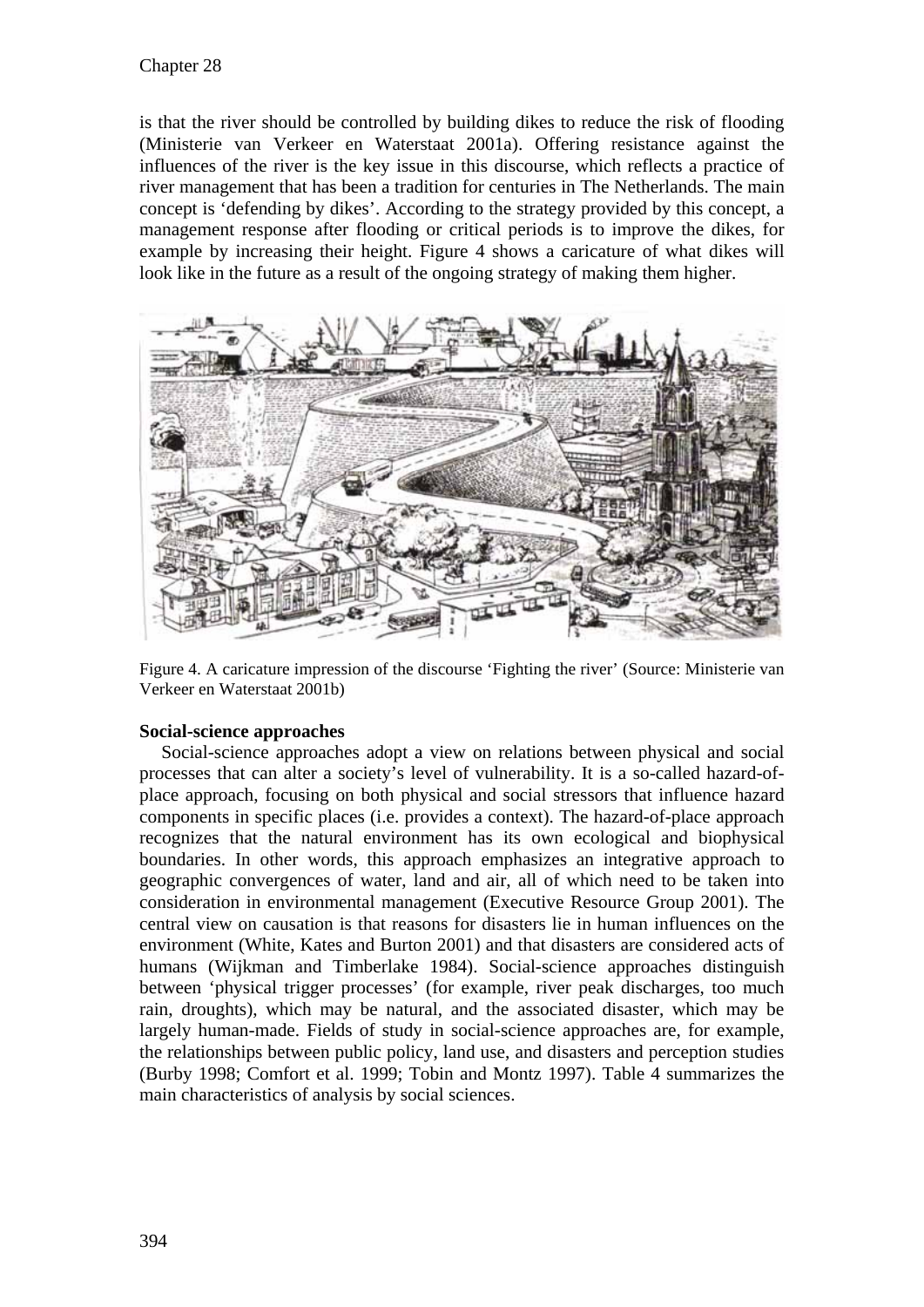Table 4. The main characteristics of analysis by social science (Source: Rosenhead and Mingers 2001)

| The main characteristics of analysis by social science |  |  |  |
|--------------------------------------------------------|--|--|--|
|--------------------------------------------------------|--|--|--|

- The approach is non-optimizing, seeking suitable solutions for a specific problem context, and orientated towards multiple objectives
- There are often reduced demands on data, achieved by greater integration of hard and soft data with social judgments
- Conceptualizes people as active subjects
- $\bullet$  Facilitates planning from the bottom up
- Accepts uncertainty and aims to keep options open
- Uses an interactive disaster cycle model, which shifts between pre-disaster and post-disaster stages in society

Vulnerability assessment is linked to social-science approaches to hazards and disasters (Cutter 2001; Mileti 1999; White, Kates and Burton 2001). From an analytical point of view, this concept can be described as a set of interactive, nonlinear feedback relations as is shown in Figure 6. Vulnerability assessment is a process-orientated concept, focusing on relations between hazards and contexts (Bogard 1994). Key issues are a qualitative social-science approach, cause-oriented analysis and an understanding of the complexity of reflexive relations between natural systems, human-built systems and social systems. Mitchell, Devine and Jagger (1989) have developed a contextual model of hazard, which is presented in Figure 5. They distinguish four separate but interacting hazard components: physical processes, human populations, adjustment to hazard, and net losses. The components modify each other through seven endogenous feedback relations so that a change in one or more components may set reflexive changes in the others.



Figure 5. Example of vulnerability assessment (Source: Mitchell, Devine and Jagger 1989)

Physical processes affect human activities (link 1), but the latter can also change the former (link 2). Adjustments may modify physical processes (link 5) and human exposure or vulnerability (link 4), but they rarely eliminate all losses (link 6), and net losses are monitored by society (link 7). The hazard context includes exogenous factors that interact and modify components of hazard but are largely independent of them. Exogenous factors change in time and space (see dotted arrows in Figure 4). Examples of these factors are climate change and demographic and urbanization processes. Thus, focusing on relations between natural systems, social systems and human-built systems makes emerging aggregate patterns of vulnerability visible (Weichselgartner and Obersteiner 2002).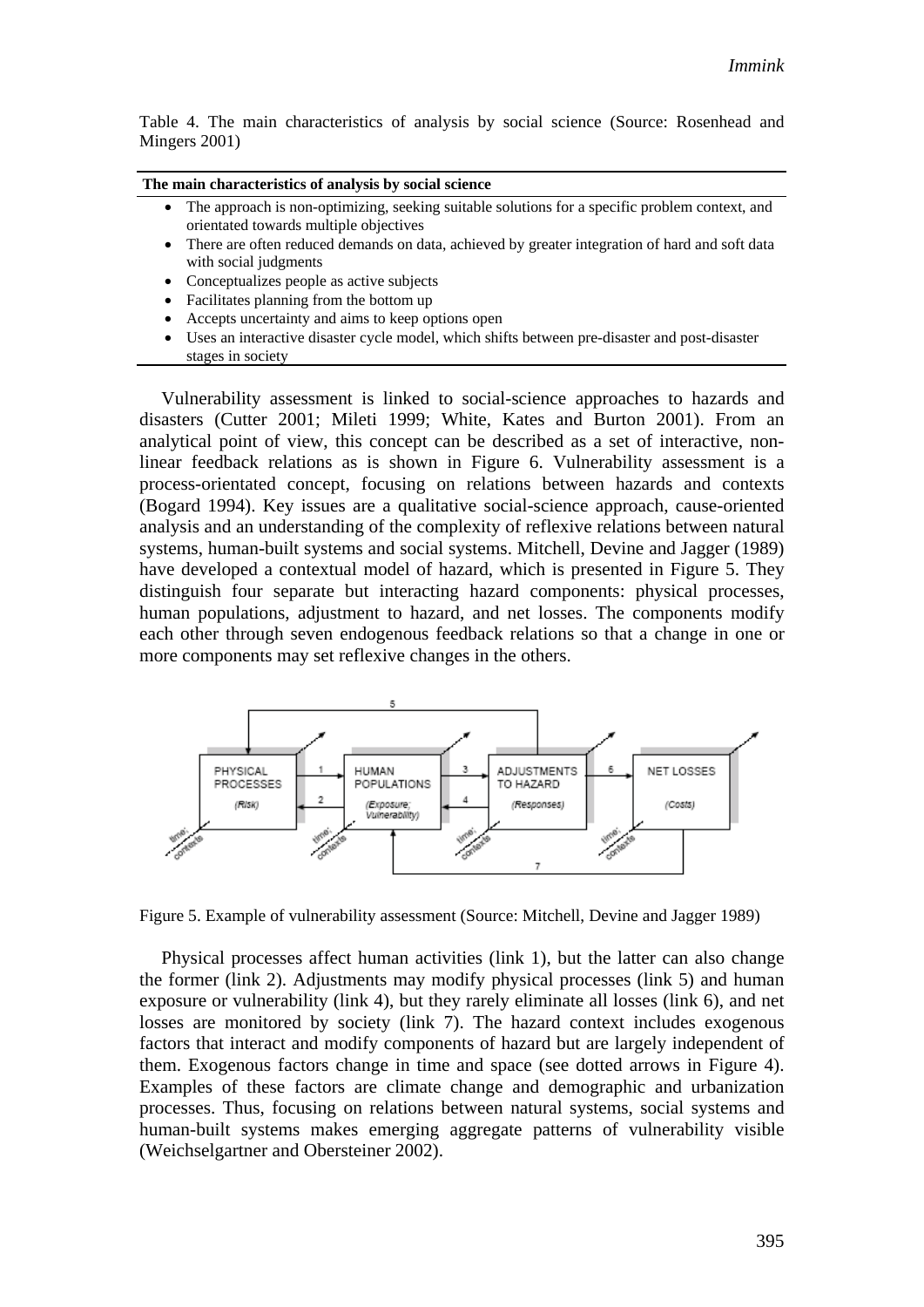The new discourse 'Room for the river' is affected by social-science approaches. The discourse is influenced by international debates on issues of sustainability, climate change and urbanization processes in river deltas. Its goals are to establish a planning strategy based upon anticipation of flooding and to prevent flooding damage (Bouwdienst Rijkswaterstaat 2002). This discourse introduces concepts such as the river-basin (or watershed) approach and 'accommodating water'. The river-basin concept has an orientation that is suitable for the 'hazard-of-place' approach, because of the focus on interrelations between several geographic convergences such as landuse patterns, groundwater and surface-water systems. Vulnerability assessment provides potential possibilities for collaborative decision-making by various actors because of its focus on issues of physical processes, human environment and social adjustments to hazards and losses. It offers a multiple goal orientation which is essential to the collaboration between various actors. For example, physical processes, like peak discharges on the river, and social adjustments to hazard, like urbanization processes in flood-prone areas, can be analysed and studied from a comprehensive perspective. The goal of the strategies of anticipation and prevention is to regulate intensive land-use forms in flood-prone areas along the river and to establish spatial measures such as water retention areas and dike relocations, so that the river has more room during critical periods. Vulnerability assessment is a framework which can help to develop knowledge about interrelations between physical and social processes, and it can guide in establishing a better understanding of the complex interactions between them. These insights are potentially important for actors being able to coordinate and make decisions within the framework of the strategies of prevention and anticipation in order to manage society's vulnerability in the face of floods. These strategies depend on the collaboration between water managers and other actors, such as the spatial-planning authorities. Figure 6 shows a caricature that illustrates the functioning of a water retention area that has a function not only for safety and water storage but for recreation as well.



Figure 6. A caricature impression of the discourse 'Room for the river' (Source: Ministerie van Verkeer en Waterstaat 2001b)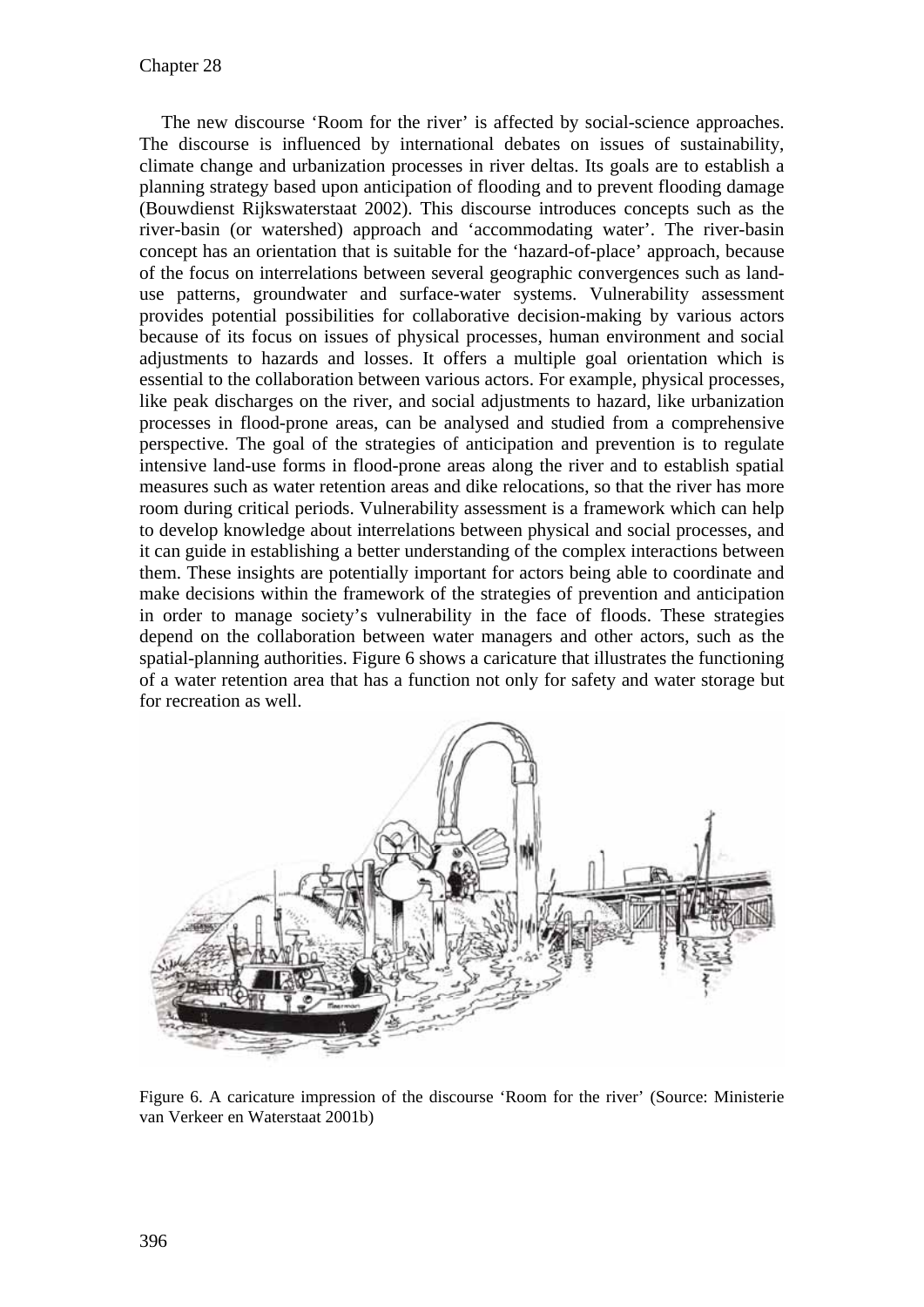#### **Integration: bringing the two discourses together**

To position the role of each discourse and the relation between the two, it is important to consider the fundamentally different dimensions of natural and social sciences. According to Flyvbjerg (2001), natural and social sciences have respective strengths and weaknesses along fundamentally different dimensions. Social science is strong in reflective analysis of processes in specific contexts and in analysis of a society's values and interests. The strength of natural science lies in explanatory and predictive theories independent of the dimensions of time and place. From this perspective the relation between both discourses becomes obvious. Integrated riverbasin and flood-risk management should bring together natural- and social-science approaches by linking knowledge about hazardous events and related contexts (Mitchell, Devine and Jagger 1989). For example, the occurrence of a flood event in a sparsely populated area, which affects no one, may not be considered a disaster of the same magnitude as when a flood event occurs in a large urbanized, flood-prone area; then we speak of a disaster in terms of human suffering and deaths. However, is the disaster associated with the flood or of the fact that people are living there? This example makes clear the importance of context. The discourse 'Room for the river' has an integrative regional perspective on river-basin and flood-risk management. So, 'context' is a valuable factor in shaping the role of this new discourse, besides the focus on prediction of river peak discharges by the established discourse 'Fighting the river'. Figure 7 addresses the relation between the two discourses. The question is how an integrative policy practice for river-basin and flood-risk management must be organized. Is it an issue of the two discourses that will be integrated or is integration only a matter within the new discourse 'Room for the river'? According to the conceptual perspective of policy arrangements, integration of the two discourses should result into one established policy arrangement. And integration within the new discourse 'Room for the river' should be organized within a new policy arrangement. If that is the situation, this new policy arrangement should be considered beside the established policy arrangement of the discourse 'Fighting the river' (see Figure 7). Until now, the new discourse 'Room for the river' has not been an established policy arrangement that includes a suitable action and decision frame for the actors involved. So, the question is whether or not vulnerability assessment is a suitable action and decision frame to establish a suitable organization for an integrative policy arrangement within a form of governance. However, for both possible directions for integration, the relation between the action and decision frames of flood-risk and vulnerability assessment becomes important. It raises the issue of definition of the role of each concept, risk and vulnerability assessment, from a holistic perspective (Cardona 2004).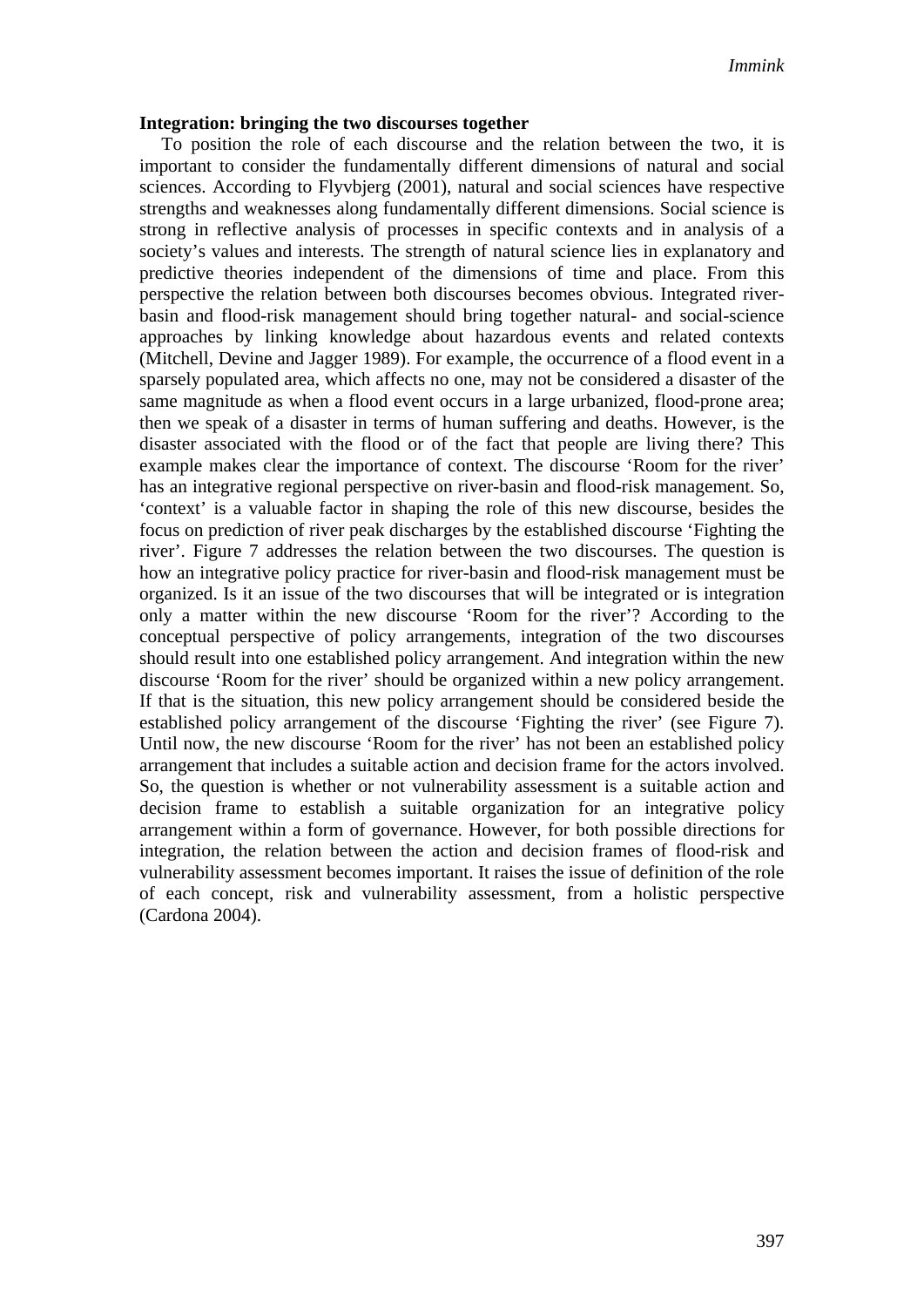



Table 5 offers an impression of differences between the 'knowledge–action' nexus of water managers and spatial planners. This table has been constructed based on information from conversations with water managers and spatial planners who are involved in developing 'Room for the river' into an established policy practice. The actors (water managers) are interested in further developing and improving prediction models to reduce the uncertainty of the probability of a peak discharge occurring on the river. The perspective of water managers on the discourse 'Room for the river' is to plan measures, such as dike relocation, that mitigate the effects of a peak discharge on the river and reduce its potential risk to grow into a flooding disaster.

Table 5. Differences between the 'knowledge–action' nexus of water managers and spatial planners

| <b>Characteristic aspect</b><br>'knowledge-action'<br>nexus | Water managers (engineers)                                                                                                            | <b>Spatial planners</b>                                                                                                            |
|-------------------------------------------------------------|---------------------------------------------------------------------------------------------------------------------------------------|------------------------------------------------------------------------------------------------------------------------------------|
| <b>Planning approach</b>                                    | Social Engineering                                                                                                                    | Joint Learning                                                                                                                     |
| <b>Perspective on</b><br>'Room for the river'               | Operational – 'Room for the river'<br>means spatial claims for dike<br>relocation (more room for the river<br>bed itself)             | Strategic – 'Room for the river' is a<br>guiding and structural principle for<br>spatial and landscape planning in river<br>basins |
| <b>Risk perception</b>                                      | Flooding risk is a norm                                                                                                               | Flooding risk is relative ( <i>i.e.</i> risk is<br>placed in a context)                                                            |
| <b>Causal relations</b>                                     | Cause–effect relations are<br>transparent and static                                                                                  | Cause–effect relations are complex and<br>change in time and space                                                                 |
| <b>View on space</b>                                        | Space is quantitative – hectares,<br>volumes, cubic metres that are used<br>as input for modelling the effects of<br>planned measures | Space is qualitative $-$ identifying<br>region-specific processes. Developing a<br>strategic perspective on spatial<br>development |

According to Table 5, the perspective on 'Room for the river' by spatial planners is quite different from that of the water managers. To spatial planners, water is only one of the issues in spatial planning besides other ones, such as urbanization, the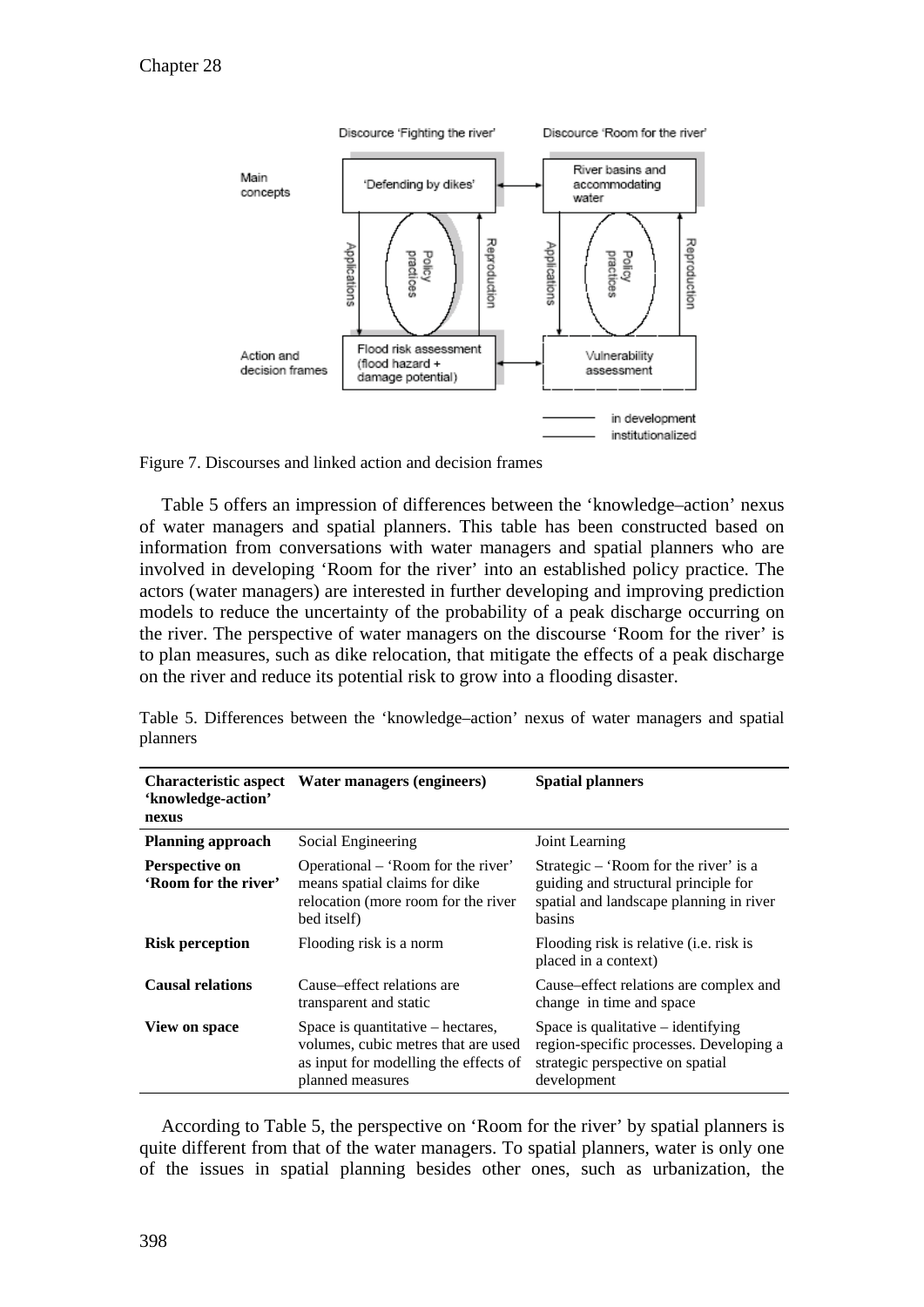environment, etc. In other words: 'Room for the river' is not the only spatial claim that needs to be accommodated for, but one of more spatial claims that need to be accommodated for. Spatial planners have a holistic orientation, which means that they analyse spatial phenomena and developments by using a contextual perspective, such as a landscape area. From this perspective, flooding risks are relative because their potential impact depends on the presence and characteristics of other aspects in a particular landscape, such as urban and agricultural areas. Spatial planners regard 'Room for the river' as a strategic tool, which can be used to regulate and prevent intensive land-use forms in flood-prone areas (Ministerie van VROM 2004). According to their view, water can be used as a guiding principle for spatial development.

Both perspectives on 'Room for the river' by water managers and spatial planners are essential in establishing the new discourse. The perspective of the water managers is necessary for insight into potential flooding hazards because they have resources such as knowledge about the 'behaviour' of rivers and responsibilities towards safety. The perspective of the spatial planners is necessary to establish the strategies of prevention and anticipation. Spatial planners have the resources (knowledge, responsibilities and rules) to manage spatial developments. But a shared body of knowledge as one of the main resources of the actors involved in an established policy practice needs to be further developed. For that purpose vulnerability assessment provides a useful framework.

## **Discussion**

The discourse 'Room for the river' represents shifts in hazard and risk management that are the current key issues in the broader and international context of research on hazard analysis, risk and vulnerability assessment. Three key issues are distinguished:

- $\bullet$  the shift from a reactive strategy towards an anticipative and preventive strategy;
- $\bullet$  a shift from a sectoral orientation (i.e. institutions) towards an integrative regionspecific (transboundary) orientation of policy arrangements;
- a shift in the conceptualization of hazard: from a 'purely' physical and isolated event towards a broader process that is affected by both physical and social events and processes.

The shift from a reactive towards an anticipative strategy has occurred in research fields that cover a broad range of natural and technical hazard and related risk management. Pearce (2003) has analysed several Australian and American research findings which show a shift from response and recovery management to proactive, sustainable hazard mitigation. It is argued that in order for this shift to occur, it is necessary to integrate hazard management and community planning. This shift has also occurred in the European context. The EC Joint Research Centre (JRC) has presented some key issues related to floods, which are shown in Table 6.

The second shift from a sectoral towards a region-specific orientation has two dimensions that are important for integrative aspects in research and policy practices. The first dimension is the systems view. According to the EC-JRC (2002) and Linnerooth-Bayer, Löfstedt and Sjöstedt (2001), the transboundary nature of flood hazards should be taken into account. The hazard-of-place concept and the river-basin approach support such transboundary management because of their focus on interrelations between land use, groundwater and surface water (Hall et al. 2003).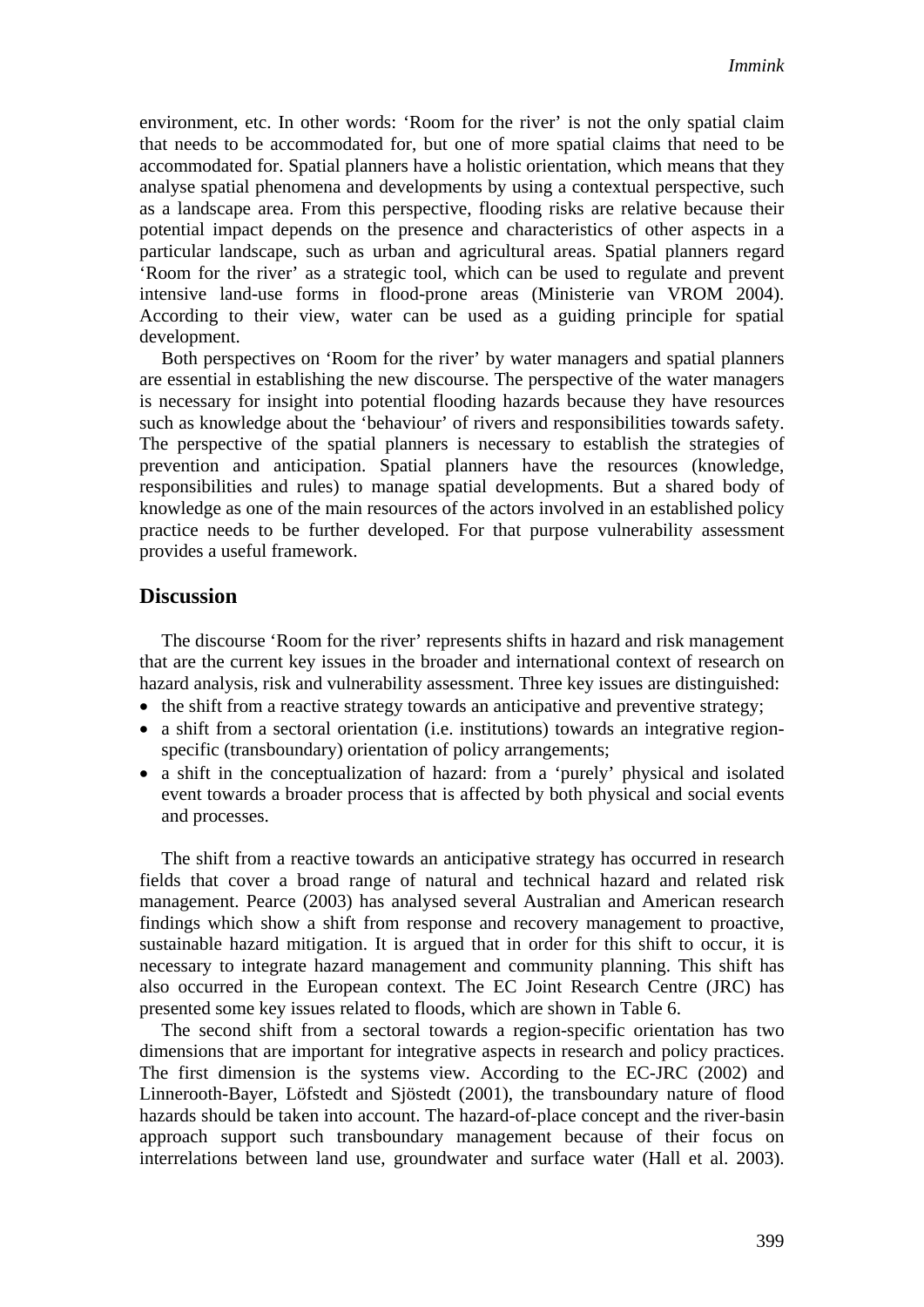| <b>Reactive approach</b>                                      | <b>Proactive approach</b>                                  |
|---------------------------------------------------------------|------------------------------------------------------------|
| One-hazard focus                                              | Vulnerability focus                                        |
| Single-agency responsibilities                                | Multi-agency responsibilities                              |
| Science/engineering approach                                  | Multidisciplinary approach                                 |
| Planning for and communicating to communities<br>$(top-down)$ | Planning and communication with communities<br>(bottom-up) |
| Narrow hazard-management approach                             | Broader public-safety context                              |

Table 6. The shift from a reactive management towards anticipative or proactive management approaches (Source: European Commission 2002)

Although a general relationship between river-basin conversion and increased flooding has been established in many regions in the world, the mix of contributory interrelations and factors seems to vary considerably from place to place. Thus, the combined complex interactions of human and natural factors may have different flood-related consequences for regions in, for example, China, Great Britain and the United States (Mitchell 2003). The second dimension that is important here is the collaboration by various actors in a bottom-up planning process. The new discourse 'Room for the river' addresses such collaboration between water managers, spatial and landscape planners, environmental managers and nature conservationists. This research paper has made a limited contribution by presenting the views of water managers and spatial planners in Table 5 and exploring further possibilities of collaboration between these actors. For the broader perspective, the potential role of environmental managers, nature protectors and agricultural managers also needs identification. Currently, the possibilities and limitations of a joint planning approach for establishing 'Room for the river' in the lower Rhine river basin are being explored (Vis, Klijn and Van Buuren 2001). The collaboration by various actors has influenced the planning and design of measures. There is a trend from single-purpose (sectoral) measures such as water supply, flood control and dams towards multiple-purpose measures. Multiple-purpose measures are affected by the multiple means of the various actors. Integrated floodplain management seeks to combine a wide range of interests, such as safety, environment, landscape, recreation, etc. (Mitchell 1999).

The third shift indicates a 'socializing' trend in the conceptualization of hazard (De Wilt, Snijders and Duijnhouwer 2000; Stefanovic 2003). The cause for this shift lies in the development of holistic, more comprehensive perspectives on interrelations between society and the physical environment. According to these perspectives, society and the physical environment are not considered separate entities. As a consequence of this, a reconsideration of the concepts of vulnerability and risk is necessary. Cardona (2004) argues: "In the same way that for many years the term risk was used to refer to what is today called hazard, currently, many references are made to the word vulnerability as it were the same thing as risk. It is important to emphasize that these are two different concepts and their definition obeys a methodological approach that facilitates the understanding and possibility of risk reduction (risk assessment) or adjustment and adaptation to hazard (vulnerability assessment)". So, it is important to consider that in the view of risk assessment, disaster is a synonym of the occurrence of a hazardous event. In the perspective of vulnerability assessment, disaster is not a synonym of hazardous natural events. The capacity for adaptation and adjustments of a community when faced with natural events is the springboard for the concept of vulnerability (Cardona 2004). According to Healy (2001) and Pellizzoni (2004) there is a decline of the effectiveness of scientific-technical concepts, such as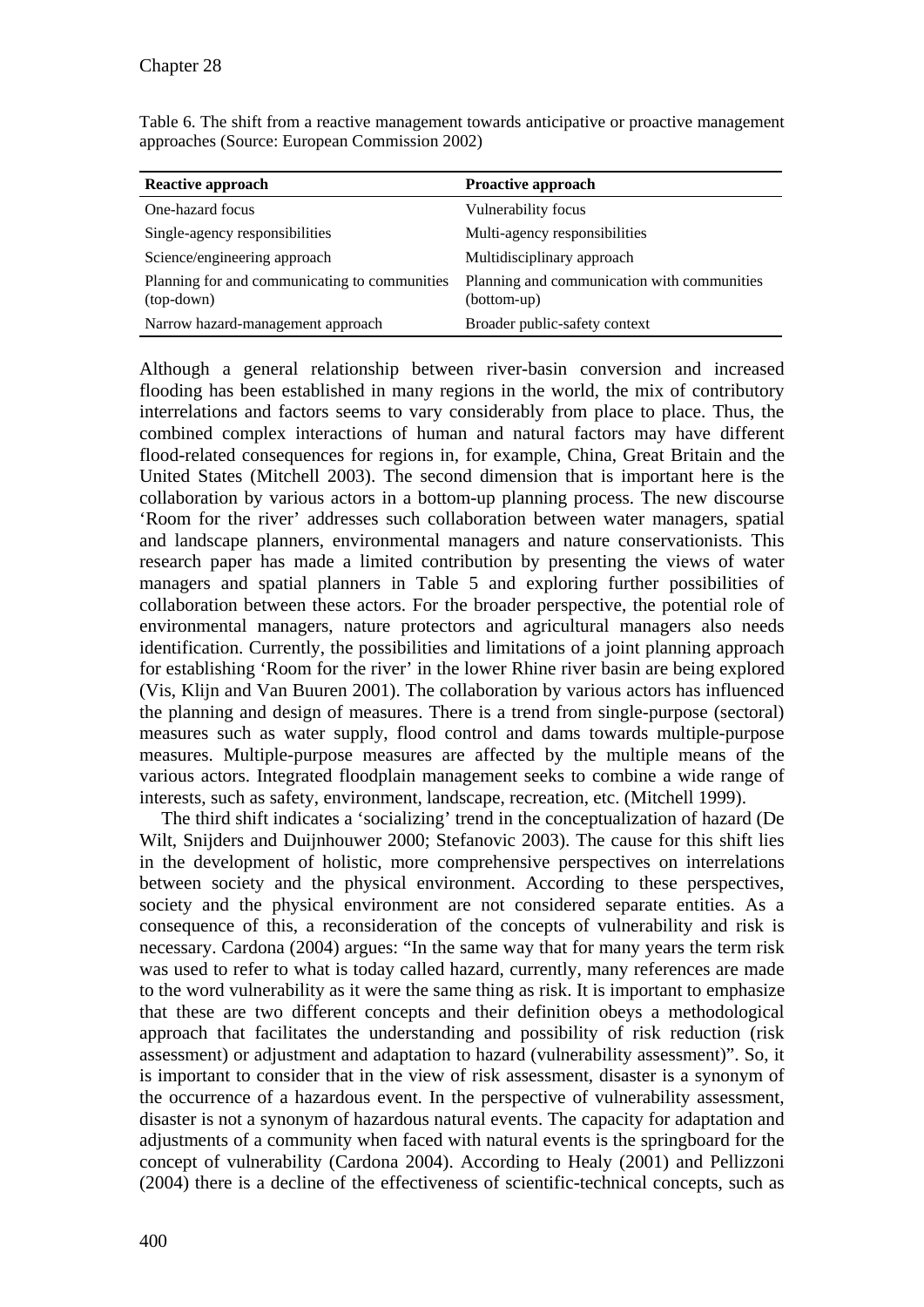risk assessment, in governance policy practices. This problem is related to the perspective on uncertainty as an underlying concept of risk and vulnerability assessment. Pellizzoni (2004) distinguished two forms of uncertainty. A 'normal' form, such as the under layer of risk assessment, where possible probabilities of events and related damage are known. The second form is a 'radical' form, such as ignorance and indeterminacy (conditions for decision-making are not well known and consequences of decisions are not well understood because of the complexity of nonlinear processes and the dependence on how actors behave). There is a crucial difference between the two forms of uncertainty. The 'normal' form assumes a neat distinction between facts and values, between scientific assessments on one side, and social and human factors on the other side. The 'radical' form of uncertainty challenges this assumption because it tries to include social and human factors in the assessments. This 'radical' form of uncertainty is important as an underlying concept for the application of vulnerability assessment in policy practices. Related to flood hazards, vulnerability assessment addresses physical events, such as the peak discharges on the river, and social adjustments, such as the societal-driven spatial developments in flood-prone areas. It can be argued that a process is needed for integrating 'factual' technical and 'value-laden' social concerns (Healy 2001). According to the EC-JRC (2002), there is a 'crisis of confidence', which means a breakdown in trust in science and in the political management of hazards and risks. Neglecting this issue is a potential pitfall for governance practices. So, the consequence is that the acceptance of any risk in a governance setting depends more on qualitative risk aspects such as risks perceptions and confidence, than on quantitative estimates of risk. The EC-JRC addresses the urgent need for integrated hazards and risk management. For this purpose, a broad and substantive dialogue between the natural and social sciences is essential. Healy (2001) illustrates this need by referring to the problem of ozone depletion: "We can understand ozone depletion to be as much a matter of the internal politics of the chemical industry and of the Parties to the Montreal Protocol as it is of stratospheric chlorine loading, polar stratospheric clouds, CFCs, HCFCs, etc. In a broader social perspective risk can be understood to result from interactions of complex collective ensembles of humans and non-humans. The generation of bodies of 'public knowledge' amalgamating technical expertise with broader societal insights, knowledge, and values will be a demanding exercise".

Without a doubt, there is a strong need to bridge the differences in perspectives, methods and contexts between natural- and social-science approaches for hazard analysis, risk and vulnerability assessment. It can be argued that collaboration between scientists in the research practices is necessary to support a substantive and fruitful dialogue between natural and social sciences. This is an essential basis for the establishment of an integrative policy practice for river-basin and flood-risk management.

## **Acknowledgements**

I would like to thank the Departments of Civil Engineering and of Integrated Water Management and Waste Water Treatment of the Ministry of Public Works and Water Management, for the financial support for my PhD research. According to this paper, I would like to acknowledge the assistance of David Miller and Jack Ahern for their constructive comments on a draft of this paper; and to Gunther Tress and Bärbel Tress for their useful comments and for offering me the opportunity to publish this paper.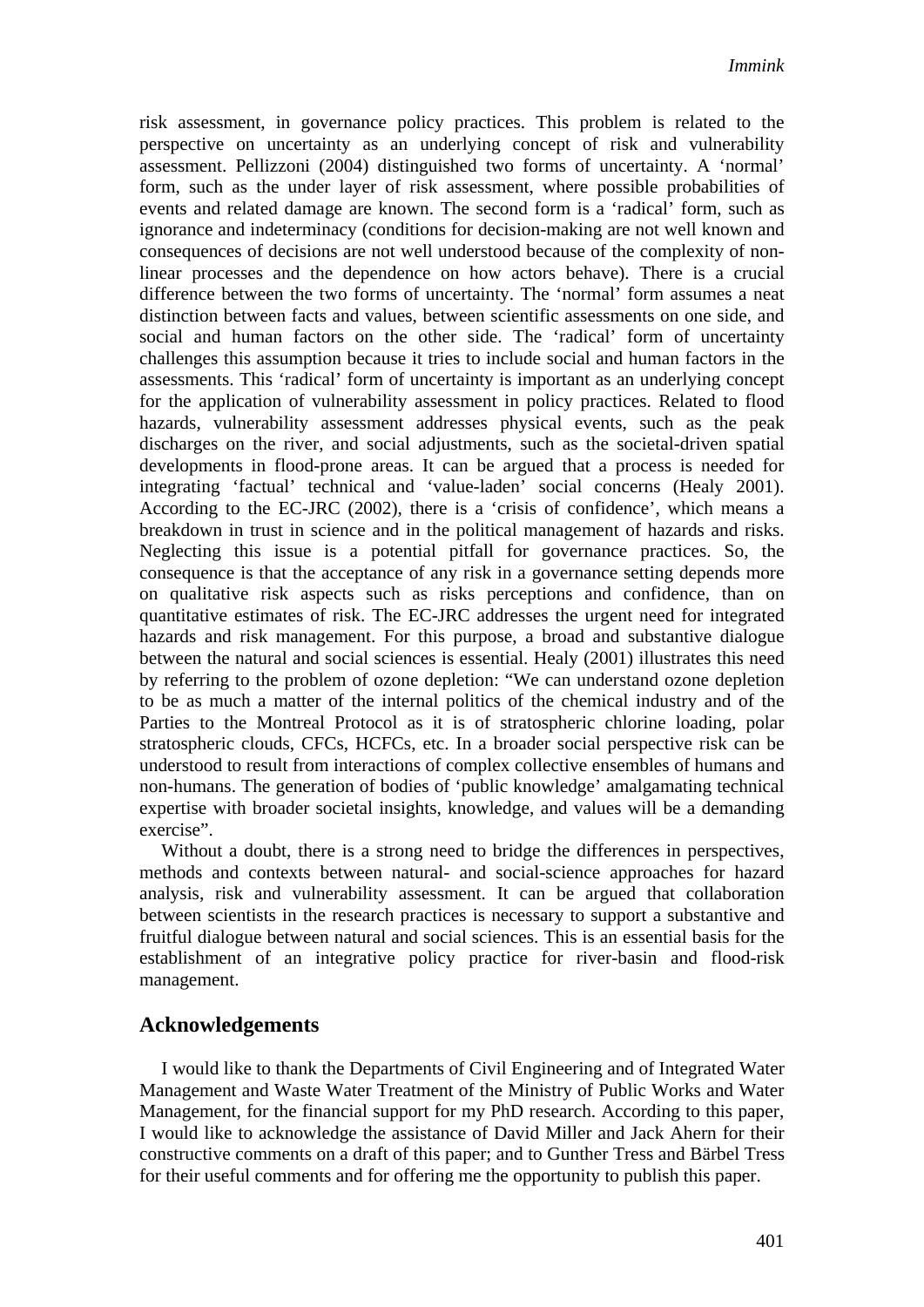## **References**

- Bankoff, G., Frerks, G. and Hilhorst, D. (eds.), 2004. *Mapping vulnerability: disasters, development, and people*. Earthscan Publications, London.
- Bogard, W.C., 1994. Bringing social theory to hazards research: conditions and consequences of the mitigation of environmental hazards. *In:* Cutter, S.L. ed. *Environmental risks and hazards*. Prentice-Hall, Englewood Cliffs.
- Bouwdienst Rijkswaterstaat, 2002. *Startnotitie MER in het kader van de PKBprocedure Ruimte voor de rivier*. Ministerie van Verkeer en Waterstaat, Den Haag.
- Burby, R.J. (ed.) 1998. *Cooperating with Nature: confronting natural hazards with land-use planning for sustainable communities*. Joseph Henry Press, Washington. [http://www.nap.edu/openbook/0309063620/html]
- Cardona, O.M., 2004. The need for rethinking the concepts of vulnerability and risk from a holistic perspective: a necessary review and criticism for effective risk management. *In:* Bankoff, G., Frerks, G. and Hilhorst, D. eds. *Mapping vulnerability: disasters, development, and people*. Earthscan Publications, London, 37-51.
- Comfort, L., Wisner, B., Cutter, S., et al., 1999. Reframing disaster policy: the global evolution of vulnerable communities. *Global Environmental Change. Part B. Environmental Hazards,* 1 (1), 39-44.
- Creswell, J.W., 2003. *Research design: qualitative, quantitative, and mixed methods approaches*. 2 edn. Sage, Thousand Oaks.
- Crotty, M., 1998. *foundations of social research: meaning and perspective in the research process*. Sage Publications, London.
- Cutter, S.L. (ed.) 2001. *American hazardscapes: the regionalization of hazards and disasters*. Joseph Henry Press, Washington. [http://www.nap.edu/openbook/ 0309074436/html/]
- De Wilt, J.G., Snijders, H. and Duijnhouwer, F. (eds.), 2000. *Over stromen: kennisen innovatieopgaven voor een waterrijk Nederland*. Nationale Raad voor Landbouwkundig Onderzoek, Den Haag. NRLO-rapport no. 2000/7.
- Etkin, D., 1999. Risk transference and related trends: driving forces towards more mega-disasters. *Global Environmental Change. Part B. Environmental Hazards,* 1 (2), 69-75.
- European Commission, Joint Research Centre, 2002. *NEDIES: the European repository of lessons learnt from disasters*. Institute for the Protection and Security of the Citizen, Milan.
- Executive Resource Group, 2001. *Managing the environment: a review of best practices*. Government of Ontario, Strategic Public Policy and Management Consulting, Toronto. [http://www.ene.gov.on.ca/envision/ergreport/]
- Fairclough, N., 2003. *Analyzing discourse: textual analysis for social research*. Routledge, London.
- Flyvbjerg, B., 2001. *Making social science matter: why social inquiry fails and how it can count again*. Cambridge University Press, Cambridge.
- Friedmann, J., 1994. Two centuries of planning theory: an overview. *In:* Mandelbaum, S.J., Mazza, L. and Burchell, R.W. eds. *Explorations in planning theory*. Center for Urban Policy Research, New Brunswick.
- Hajer, M.A., 1995. *The politics of environmental discourse: ecological modernization and the policy process*. Clarendon, Oxford.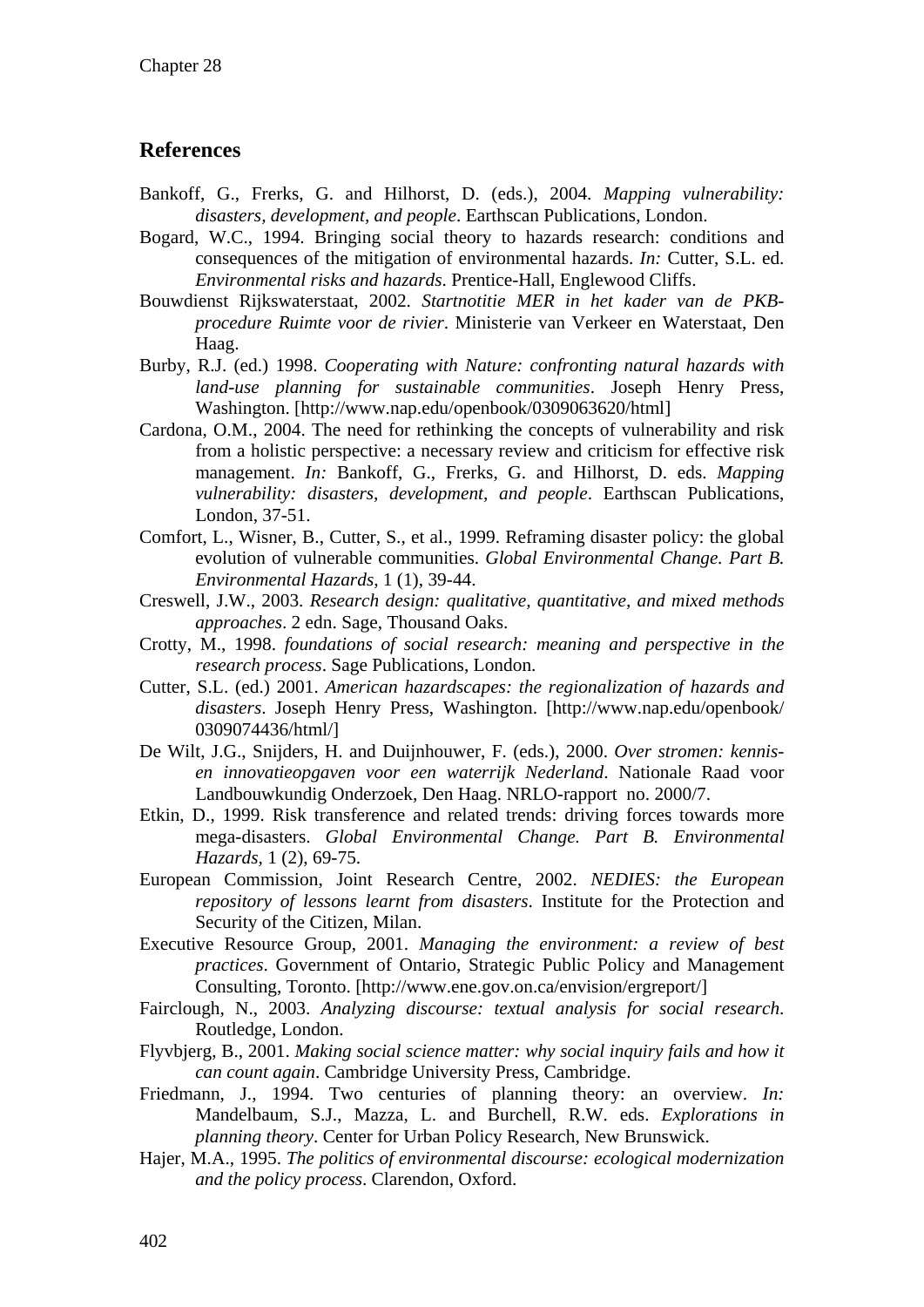- Hall, J.W., Meadowcroft, I.C., Sayers, P.B., et al., 2003. Integrated flood risk management in England and Wales. *Natural Hazards Review,* 4 (3), 126-135.
- Healy, S., 2001. Risk as social process: the end of 'the age of appealing to the facts'? *Journal Of Hazardous Materials,* 86 (1/3), 39-53.
- Linnerooth-Bayer, J., Löfstedt, R.E. and Sjöstedt, G. (eds.), 2001. *Transboundary risk management*. Earthscan, London. Risk, Society, and Policy Series.
- Mileti, D.S., 1999. *Disasters by design: a reassessment of natural hazards in the United States*. Joseph Henry Press, Washington. Natural Hazards and Disasters.
- Ministerie van Verkeer en Waterstaat, 2001a. *Anders omgaan met water: waterbeleid in de 21ste eeuw*, Den Haag. Ministerie van Verkeer en Waterstaat, Directoraat-Generaal Rijkswaterstaat. [http://www.ecologisch-herstel.nl/\_files/ andersom.pdf]
- Ministerie van Verkeer en Waterstaat, 2001b. *Verkenningen Deltawateren*. Ministerie van Verkeer en Waterstaat, Directoraat-Generaal Rijkswaterstaat, Directie Zeeland, Middelburg.
- Ministerie van Verkeer en Waterstaat, 2004. *Voortgangsrapportage Nationaal Bestuursakkoord Water 2003–2004*. Ministery van Verkeer en Waterstaat, Den Haag.
- Ministerie van VROM, 2004. *Nota ruimte: ruimte voor ontwikkeling*. Ministerie van Volkshuisvesting, Ruimtelijke Ordening en Milieubeheer, Den Haag. [http://www2.vrom.nl/notaruimte/download/download/NotaRuimteCompleet. pdf]
- Mitchell, J.K. (ed.) 1999. *Crucibles of hazard: mega-cities and disasters in transition*. United Nations University Press, New York.
- Mitchell, J.K., 2003. European river floods in a changing world. *Risk Analysis,* 23 (3), 567-574.
- Mitchell, J.K., Devine, N. and Jagger, K., 1989. A contextual model of natural hazard. *Geographical Review,* 79 (4), 391-409.
- Pearce, L., 2003. Disaster management and community planning, and public participation: how to achieve sustainable hazard mitigation. *Natural Hazards,* 28 (2/3), 211-228.
- Pellizzoni, L., 2004. Responsibility and environmental governance. *Environmental Politics,* 13 (3), 541-565.
- Rosenhead, J. and Mingers, J., 2001. *Rational analysis for a problematic world revisited: problem structuring methods for complexity, uncertainty and conflict*. 2 edn. Wiley, Chichester.
- Sarewitz, D., Pielke, R. and Keykhah, M., 2003. Vulnerability and risk: some thoughts from a political and policy perspective. *Risk Analysis,* 23 (4), 805- 810.
- Smith, K., 2001. *Environmental hazards: assessing risk and reducing disaster*. 3rd edn. Routledge, London.
- Stefanovic, I.L., 2003. The contribution of philosophy to hazards assessment and decision making. *Natural Hazards,* 28 (2/3), 229-247.
- Titscher, S., Meyer, M., Wodak, R., et al., 2000. *Methods of text and discourse analysis*. Sage, London.
- Tobin, G.A. and Montz, B.E., 1997. *Natural hazards: explanation and integration*. The Guilford Press, New York.
- Van der Valk, A.A.J., 1998. Het voorland van de planningtheorie. *Rooilijn,* 10 (31), 492-497.